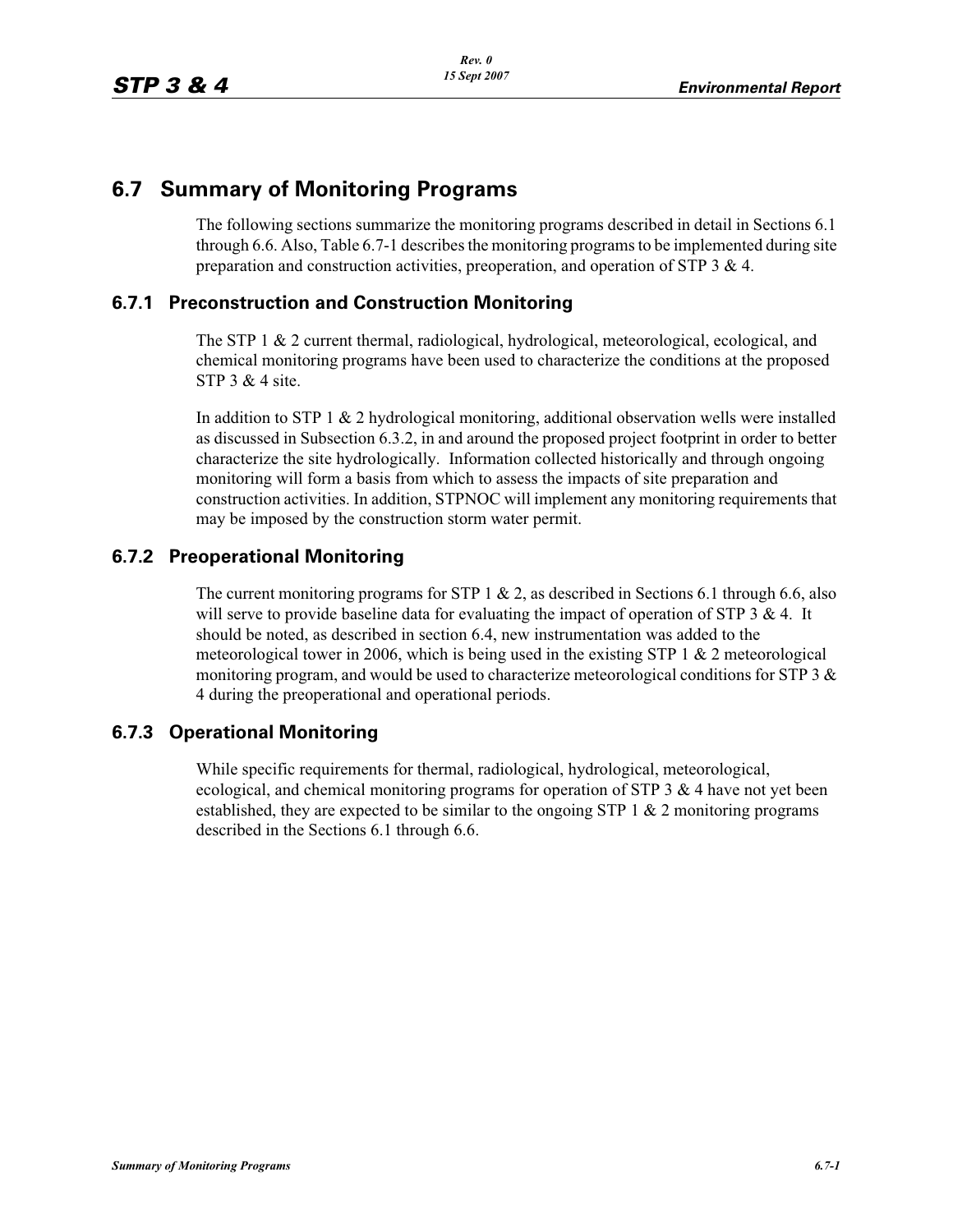| .<br>× |  |
|--------|--|
|--------|--|

|                              | Table 6.7-1 Summary of Monitoring Programs                                                                                                                                                                                                                                                                                                                                                                                                            |                       |                  |  |
|------------------------------|-------------------------------------------------------------------------------------------------------------------------------------------------------------------------------------------------------------------------------------------------------------------------------------------------------------------------------------------------------------------------------------------------------------------------------------------------------|-----------------------|------------------|--|
| Program                      | Scope/Content                                                                                                                                                                                                                                                                                                                                                                                                                                         | <b>Status</b>         | Requiring Agency |  |
|                              | Site Preparation and Construction Monitoring                                                                                                                                                                                                                                                                                                                                                                                                          |                       |                  |  |
| Thermal Monitoring           | Thermal monitoring is required for discharges to the Colorado River when<br>discharge occurs from the main cooling reservoir (see Table 6.6-1)                                                                                                                                                                                                                                                                                                        | Existing              | TCEQ             |  |
| Radiological<br>Monitoring   | preoperational monitoring program for STP 3 & 4. The following exposure<br>• Waterborne (surface water, groundwater, drinking water and sediment)<br>Existing STP 1 & 2 radiological monitoring program will serve as the<br>· Ingestion (milk, broadleaf vegetation, fish, invertebrates, meat)<br>pathways to radiation would be monitored<br>Parameters presented in Table 6.2-3.<br>• Airborne (iodine and particulates)<br>· Direct (dosimeters) | Existing              | <b>NRC</b>       |  |
|                              | in groundwater tritium concentrations during construction<br>Ongoing groundwater tritium monitoring would be used to assess any<br>potential changes<br>(see Table 6.2-4)                                                                                                                                                                                                                                                                             | Existing              | ≨                |  |
| Hydrological<br>Monitoring   | through construction to assess and monitor potential impacts of construction<br>were installed in the vicinity of the STP 3 & 4 footprint to<br>hydrological conditions (groundwater levels, flow paths,<br>and gradients). Hydrologic monitoring at select or new wells will continue<br>on groundwater conditions (e.g. de-watering, wellhead protection) (see<br>Twenty-eight wells<br>establish baseline<br>Table 6.3-3)                          | Existing              | ≸                |  |
|                              | Activities requires a monitoring program to ensure pollution (e.g., sediment<br>The TCEQ General Permit Relating to Discharges from Construction<br>loading) from storm water is minimized.                                                                                                                                                                                                                                                           | Requirement<br>Permit | TCEQ             |  |
| Meteorological<br>Monitoring | was installed in 2006. Current data gathering would be used to determine<br>New meteorological tower dew point and relative humidity instrumentation<br>environmental factors that would influence radiological exposure in the<br>meteorological conditions at STP 3 & 4 for assessing safety and<br>ical release.<br>event of a radiologi                                                                                                           | Existing              | <b>NRC</b>       |  |

*Rev. 0 15 Sept 2007*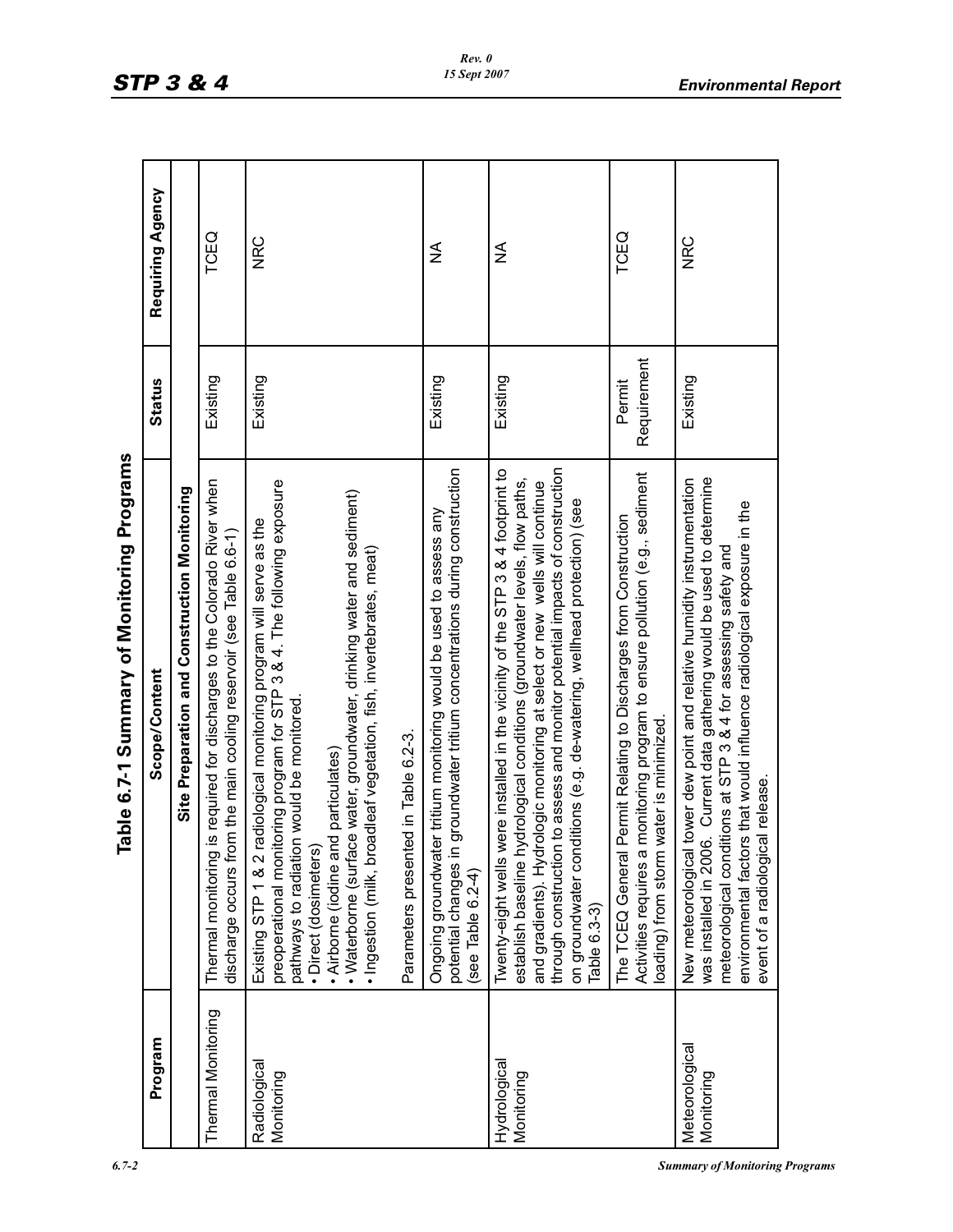| <b>Summary of Monitoring Programs</b> | 6.7-3 |
|---------------------------------------|-------|
|                                       |       |

| Scope/Content                                                                                                                                                                                                                     | <b>Status</b> | Requit |
|-----------------------------------------------------------------------------------------------------------------------------------------------------------------------------------------------------------------------------------|---------------|--------|
| ng   Regulatory agencies have not required ecological monitoring of STP 1 & 2   Not Required<br>or its associated transmission corridors since the period of reservoir filling<br>(mid 1980s) and there is no on-going monitoring |               |        |
|                                                                                                                                                                                                                                   |               |        |

| ì                                                                    |  |
|----------------------------------------------------------------------|--|
| ויה המה הי<br>נ<br>Í                                                 |  |
| J<br>֧֦֧֝ <u>֚</u><br>֧<br>$\frac{1}{3}$<br>$\overline{\phantom{a}}$ |  |
| in und his<br>1                                                      |  |
| $le 6.7-1$ Su                                                        |  |

|                            | 6.7-1 Summary of Monitoring Programs (Continued)<br>Table                                                                                                                                                                                                                                                                                                                                                                                                     |               |                  |
|----------------------------|---------------------------------------------------------------------------------------------------------------------------------------------------------------------------------------------------------------------------------------------------------------------------------------------------------------------------------------------------------------------------------------------------------------------------------------------------------------|---------------|------------------|
| Program                    | Scope/Content                                                                                                                                                                                                                                                                                                                                                                                                                                                 | <b>Status</b> | Requiring Agency |
| Ecological Monitoring      | Regulatory agencies have not required ecological monitoring of STP 1 & 2<br>or its associated transmission corridors since the period of reservoir filling<br>here is no on-going monitoring<br>$(mid 1980s)$ and t                                                                                                                                                                                                                                           | Not Required  | ≨                |
| Chemical Monitoring        | Ongoing monitoring program for Units 1 & 2 required by the current TPDES<br>construction of Units 3 & 4. Parameters measured are presented in Table<br>permit would be used to identify potential impacts of site preparation and<br>$6.6 - 1$ .                                                                                                                                                                                                              | Existing      | TCEQ             |
|                            | at various locations located throughout Units 1 & 2 would<br>be used to monitor and assess any impacts to drinking water quality from<br>Ongoing monitoring for drinking water parameters (e.g. metals,<br>construction of Units 3 & 4 (see Table 6.6-2).<br>trihalomethanes)                                                                                                                                                                                 | Existing      | TCEQ             |
|                            | ascertain the chemical effects of construction activities on local groundwater<br>Groundwater quality monitoring at select wells would be performed to<br>$6.6-3)$<br>quality (see Table                                                                                                                                                                                                                                                                      | Existing      | TCEQ             |
|                            | Monitoring for analytical parameters (e.g. TSS, iron) at storm water outfall<br>points from STP 3 & 4 would be performed<br>and/or discharge                                                                                                                                                                                                                                                                                                                  | Proposed      | TCEQ             |
|                            | Preoperational                                                                                                                                                                                                                                                                                                                                                                                                                                                |               |                  |
| Thermal Monitoring         | Thermal monitoring is required for discharges to the Colorado River when<br>from the main cooling reservoir (see Table 6.1-1)<br>discharge occurs                                                                                                                                                                                                                                                                                                             | Existing      | TCEQ             |
| Radiological<br>Monitoring | 2 radiological monitoring program will serve as the pre-<br>• Waterborne (surface water, groundwater, drinking water and sediment)<br>operational monitoring program for STP 3 & 4. The following exposure<br>broadleaf vegetation, fish, invertebrates, meat)<br>pathways to radiation would be monitored.<br>Parameters presented in Table 6.2-3<br>• Airborne (iodine and particulates)<br>· Direct (dosimeters)<br>Existing STP 1 &<br>· Ingestion (milk, | Existing      | <b>NRC</b>       |
|                            | changes in groundwater tritium concentrations during pre-operation of STP<br>Ongoing groundwater tritium monitoring would be used to assess any<br>$6.2 - 4$ ).<br>$3 & 4$ (see Table $\theta$                                                                                                                                                                                                                                                                | Existing      | ≨                |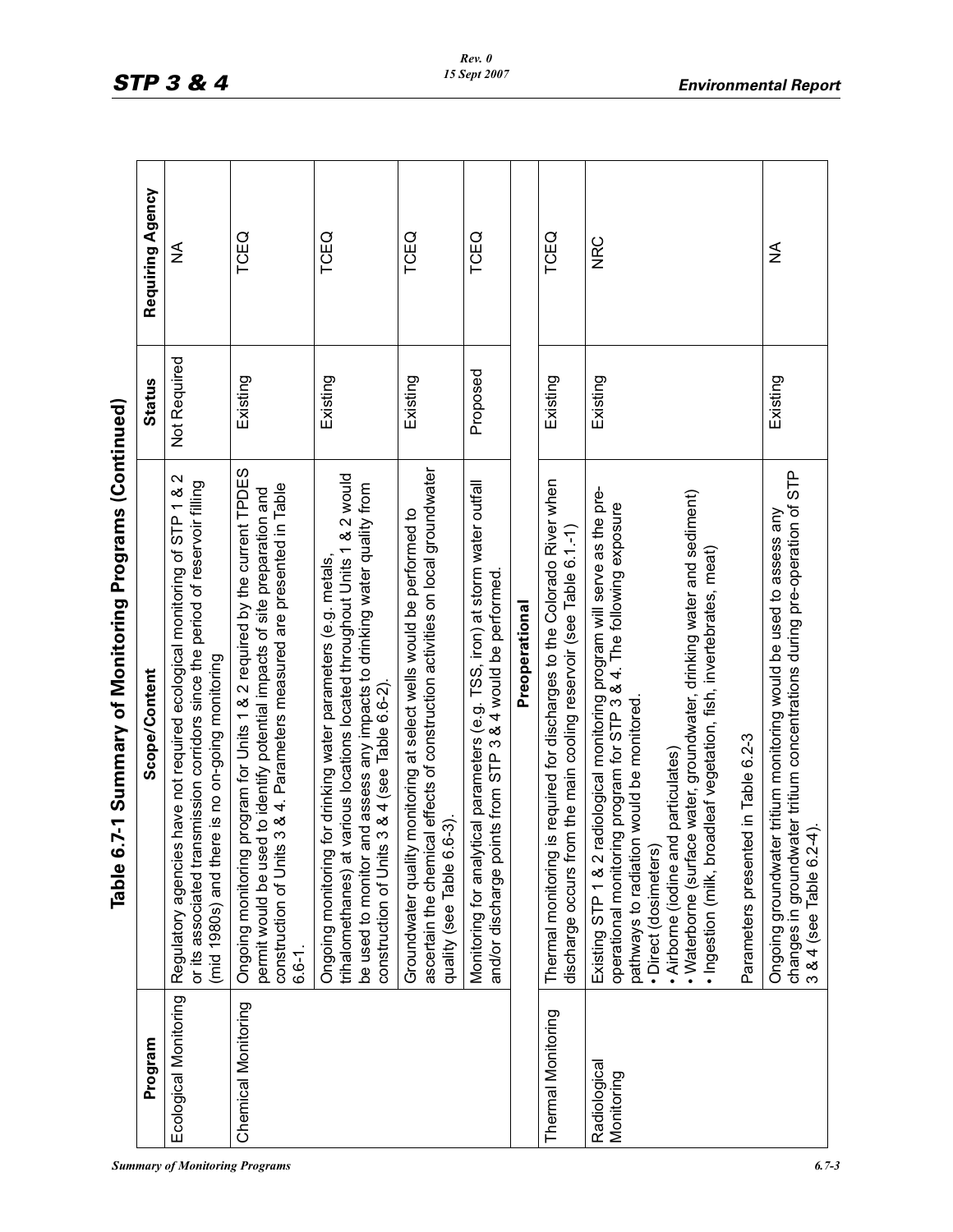| Program                      | 7-1 Summary of Monitoring Programs (Continued)<br>Scope/Content<br>Table 6.                                                                                                                                                                                                                                                                                                                                                                              | <b>Status</b> | Requiring Agency |
|------------------------------|----------------------------------------------------------------------------------------------------------------------------------------------------------------------------------------------------------------------------------------------------------------------------------------------------------------------------------------------------------------------------------------------------------------------------------------------------------|---------------|------------------|
| Hydrological<br>Monitoring   | Hydrologic monitoring at identified wells will continue (see Table 6.3-3)                                                                                                                                                                                                                                                                                                                                                                                | Existing      | ≨                |
| Meteorological<br>Monitoring | conditions at the new units for assessing safety and environmental factors<br>radiological exposure in the event of a radiological<br>Current data gathering would be used to determine meteorological<br>that would influence<br>release.                                                                                                                                                                                                               | Existing      | <b>NRC</b>       |
| Ecological Monitoring        | have not required ecological monitoring of STP or its<br>associated transmission corridors since the period of reservoir filling (mid<br>1980s) and there is no on-going monitoring<br>Regulatory agencies                                                                                                                                                                                                                                               | Not Required  | ≨                |
| Chemical Monitoring          | e. Parameters measured are presented in Table 6.6-1.<br>program for STP 1 & 2 required by the current TPDES<br>permit would continu<br>Ongoing monitoring                                                                                                                                                                                                                                                                                                | Existing      | TCEQ             |
|                              | for drinking water parameters (e.g. metals) at various<br>locations located throughout STP 1 & 2 would continue (see Table 6.6-2).<br>Ongoing monitoring                                                                                                                                                                                                                                                                                                 | Existing      | TCEQ             |
|                              | ical parameters (e.g. TSS, iron) at storm water outfall<br>nts from STP 3 & 4 would be performed<br>Monitoring for analyt<br>and/or discharge poi                                                                                                                                                                                                                                                                                                        | Proposed      | TCEQ             |
|                              | Operational                                                                                                                                                                                                                                                                                                                                                                                                                                              |               |                  |
| <b>Thermal Monitoring</b>    | s required for discharges to the Colorado River when<br>discharge occurs from the main cooling reservoir (see Table 6.1-1).<br>Thermal monitoring i                                                                                                                                                                                                                                                                                                      | Existing      | TCEQ             |
| Radiological<br>Monitoring   | monitor the impacts from operation of STP 3 & 4. The following exposure<br>· Waterborne (surface water, groundwater, drinking water and sediment)<br>Existing STP 1 & 2 radiological monitoring program would be utilized to<br>· Ingestion (milk, broadleaf vegetation, fish, invertebrates, meat)<br>pathways to radiation would be monitored.<br>Parameters presented in Table 6.2-3<br>• Airborne (iodine and particulates)<br>· Direct (dosimeters) | Proposed      | <b>NRC</b>       |
|                              | changes in groundwater tritium concentrations during operation of STP 3 &<br>Ongoing groundwater tritium monitoring would be used to assess any<br>4 (see Table 6.2-4).                                                                                                                                                                                                                                                                                  | Existing      | ≨                |

*6.7-4 Summary of Monitoring Programs*